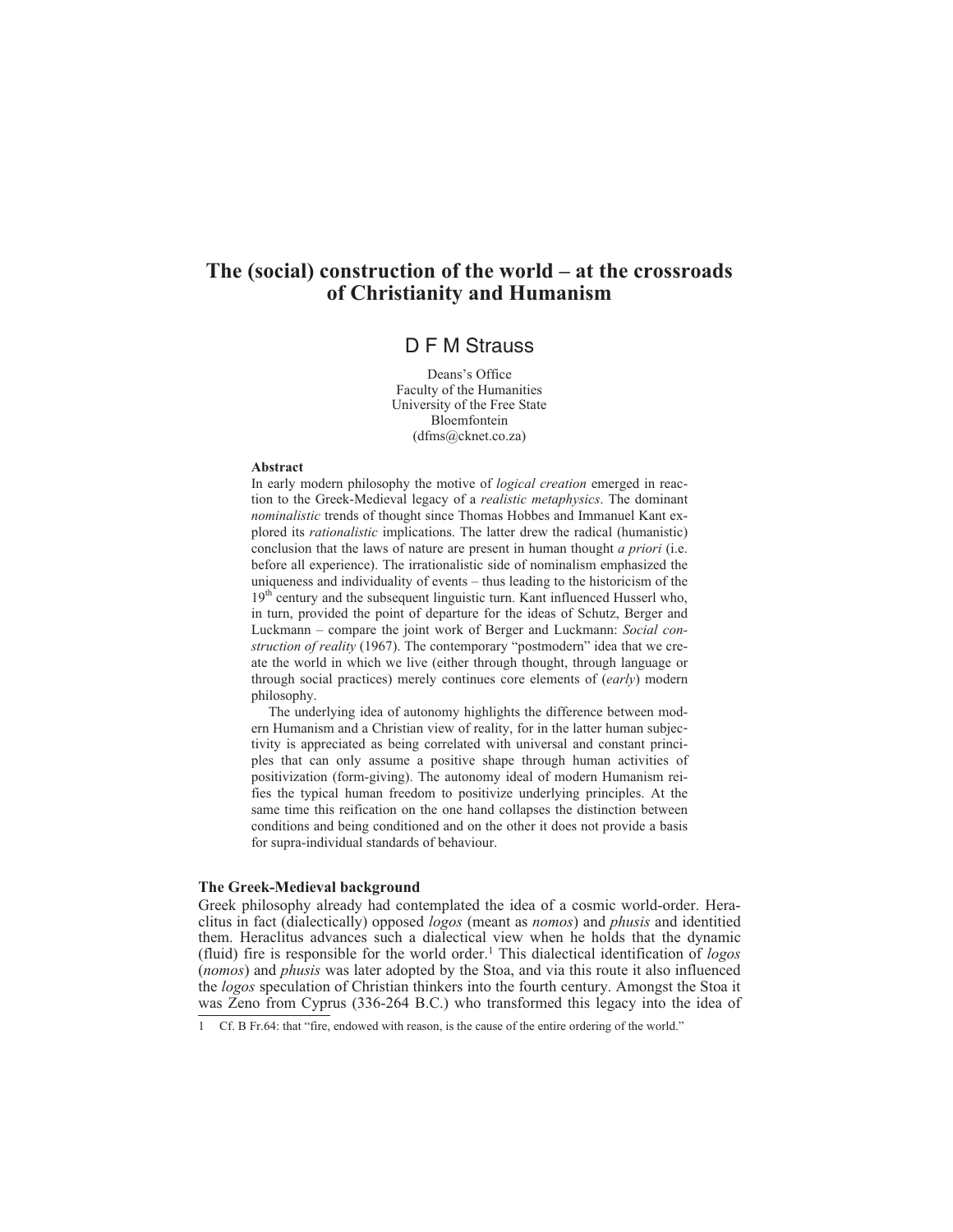*natural law*. For Cicero positive law was understood in terms of fixed legal principles derived from an ethical world-order, where the latter also received the designation *lex naturale*.

Of course Plato also wrestled with the problem of the changing nature of the world of the senses, precluding any positive knowledge. To secure such knowledge he postulated something *lasting* and referred to it as the *essential being* of things, but elevated it to his supra-sensory domain of eternal, static *eidè* (ontic forms). While Plato understood these forms as an order for sensory things, Aristotle rejected their transcendence and saw them as immanent in things, as their universal substantial forms – thus switching from the *order for* to the *orderliness of* things.

Medieval realistic metaphysics subsequently accepted a threefold existence of *universals*: *universalia ante rem* in God's mind (Plato's ideas), *universalia in re* in things (Aristotle's universal substantial forms) and *universalia post rem* as universal concepts (within the human mind). The late-medieval nominalistic movement (John the Scott and William of Ockham) rejected universality *outside* the human mind.

#### **The transition to modern philosophy – the tension between science ideal and personality ideal<sup>2</sup>**

Particularly Ockham opened up an avenue for an arbitrary creativity, by means of which the human intellect can acquire *control* over the surrounding world. Beck correctly points out that modernity caused a transformation in the understanding of human rationality. Human reason no longer accepts, but rather logically controls nature as an object in service of the human spirit with its self-determination and self-understanding as pure subject, directed at the own experience of its power and freedom (Beck, 1999:3). Instead of looking at the world from the perspective of a pre-ordained hierarchical order of being, with God as the highest being, the nominalistic attitude stripped reality (outside the human mind) of any and all forms of order-determination and of its entire orderliness. Ockham postulated a *postestas Dei absoluta*, a *despotic divine arbitrariness* that led to a process of secularization in which the human personality was enthroned. In order to establish what is arbitrary a yardstick (norm) is required, on the one hand showing that arbitrariness is antinormative subjectivity which is opposed to norm-conforming subjectivity and on the other that subjection to law is a feature of *creatureliness*. <sup>3</sup> It opened up a new domain of exploration that manifested itself in the Renaissance urge towards the rational control and mastery of the world – which soon found a powerful ally in the rise of modern *natural science* (the mathematics and physics of Descartes, Galileo and Newton).

Hobbes, who was acquainted with the thought of Galileo, formulated a thought-experiment in which a new motive surfaced, namely that of *logical creation*. In his hypo-

<sup>2</sup> An encompassing and penetrating analysis of the roots of Western culture is found in Dooyeweerd 2003. In our argumentation we take Christianity in the broad reformational sense of an all-encompassing world and life view and not merely as some or other theological position. The history of theology demonstrates something confirmed by the history of all the other academic disciplines, namely that every special science proceeds from a philosophical view of reality. Therefore, in this article, we are considering the implications of a Christian world view and a Humanistic world view for a philosophical account of reality.

<sup>3</sup> It entails that nominalism secularized the idea of God as Law-giver for the divine is now found in autonomous humanity. Later on Bodin's understanding of sovereign power as "summa ... legibusque soluta potestas" reminds us of the view of Occam regarding the supposed absolute, despotic arbitrariness of God (postestas Dei absoluta). Mayer-Tasch characterizes this position of Bodin as a choice for the "classical formula of juridical-political absolutism" (Bodin, 1981:35)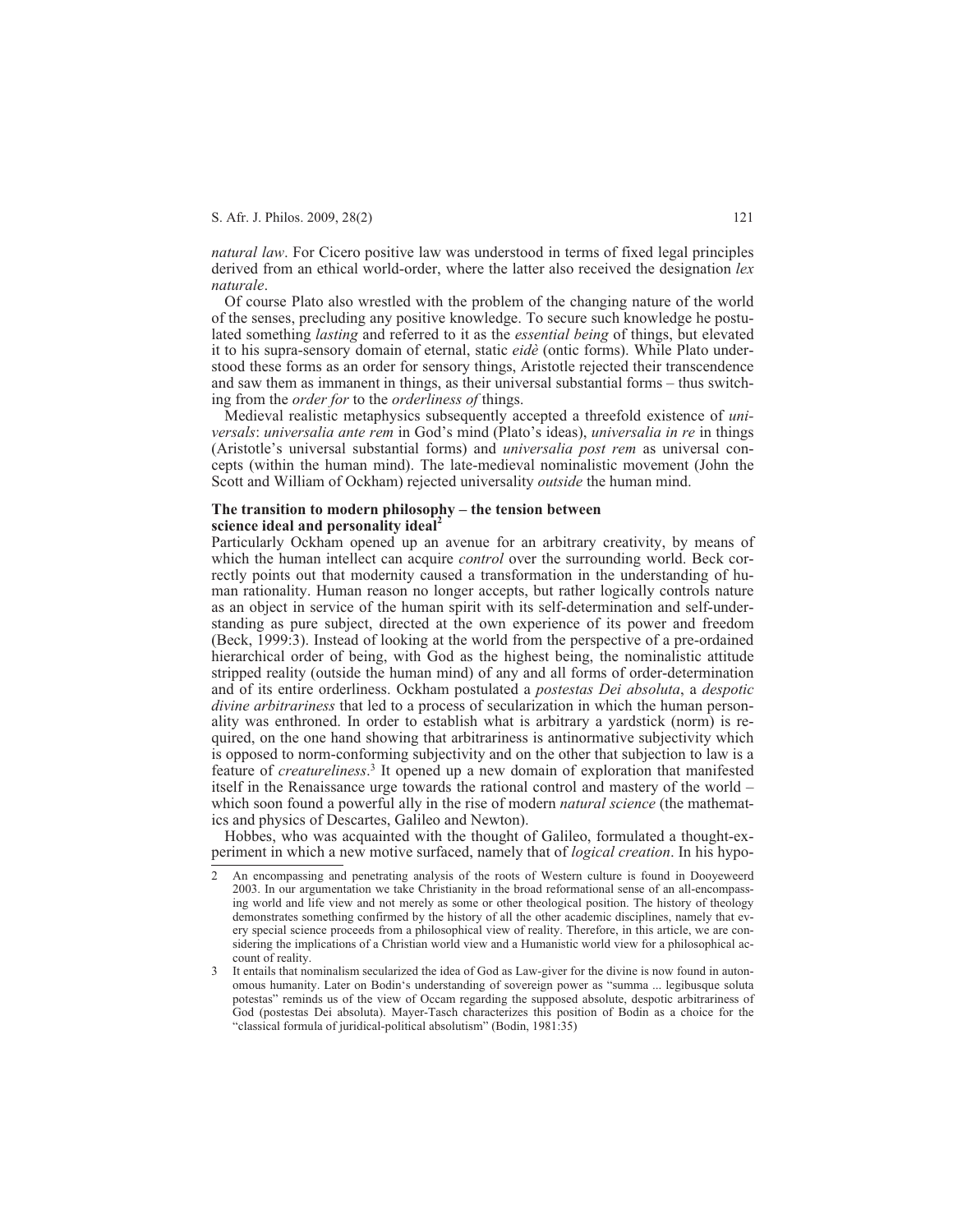thetical break-down of reality into chaos Hobbes employed the concept "moving body" in order to reconstruct a new (rational) world-order. This rational construction proceeded from the assumed simplest elements or atoms – further explored by (hypothetical) social contract theories, directed at individuals as the atoms of society.

The new modern motive was to proclaim the *autonomous freedom* of the human person. The mathematical natural sciences provided the instrument required to enthrone this new personality ideal.4 However, it at once harboured a threat to its master, for if reality is fully determined by natural laws there is no room left for human freedom and autonomy.5 Rousseau was the first thinker who critically returned to the true root of the modern natural science ideal by pointing out that human freedom cannot be explained in a mechanical way:

Nature commands every animal, and the brute obeys. The human being experiences the same impulse, but recognizes the freedom to acquiesce or to resist; and particularly in the awareness of this freedom the spirituality of humankind manifests itself. ... but in the capacity to will, or much rather to choose, and the experience of this power, one encounters nothing but purely spiritual acts which are totally inexplicable through mechanical laws (Rousseau, 1975:47).

After Rousseau the personality ideal summoned the genius of Immanuel Kant (1724- 1804) to safe-guard human freedom. He did that by restricting the scope of the natural science ideal to the domain of sensory phenomena (the categories of thought are only applicable to these phenomena), in order to leave open the domain of practical ethical freedom. The epistemological distinction used to accomplish this is that between *appearacne* and *thing-in-itself* – where the former is subjected to natural necessity and the latter (such as the free will of the soul) is not subjected to it.6

The distinction between appearences and things in themselves runs parallel with that between what is *unknowable* but still *thinkable*. Kant explains that although we can "*think* the same objects as things in themselves" we still "cannot know them" (Kant, 1787-B:xxvi). Everything that we can theoretically *know* is restricted (*eingeschränkt*) to mere phenomena (Kant, 1787-B:xxix).

#### **The rationalistic-constructive element present in modern nominalism**

The fact that Immanuel Kant explored the rationalistic implications of modern nominalism is best seen from his peculiar account of human understanding.7 Even before him early modern philosophy started to elevate human reason to become the law-giver of the world – just recall what has been said about the motive of logical creation above (in connection with Hobbes). Kant was particularly impressed by Galileo's ability to

- 6 Kant holds that "there is no contradiction in supposing that one and the same will is, in the appearance, that is, in its visible acts, [as] necessarily subject to the laws of nature, and so far *not free*, while yet, as belonging to a thing in itself, it is not subject to that law, and is therefore *free*" (Kant, 1787-B: xxviixxviii).
- 7 To our mind rationalism is an over-estimation of *universal conceptual knowledge*, whereas irrationalism emphasizes what is unique and individual. (Concepts are always dependent upon the identification of universal features or traits – they are therefore 'blind' the what is unique and individual.)

<sup>4</sup> Georg Simmel (1858-1918), who viewed himself primarily as a philosopher but in fact, alongside Weber (1864-1920) and Durkheim (1858-1917), is seen as one of the founders of the discipline of sociology, already spoke of (a person's own) *personality ideal* (see Lotter, 2000:188).

<sup>5</sup> Keep in mind that nominalism, as a *theoretical stance* in respect of our understanding of reality, ought to be distinguished from the direction-giving ground motive of nature and freedom (science ideal and personality ideal).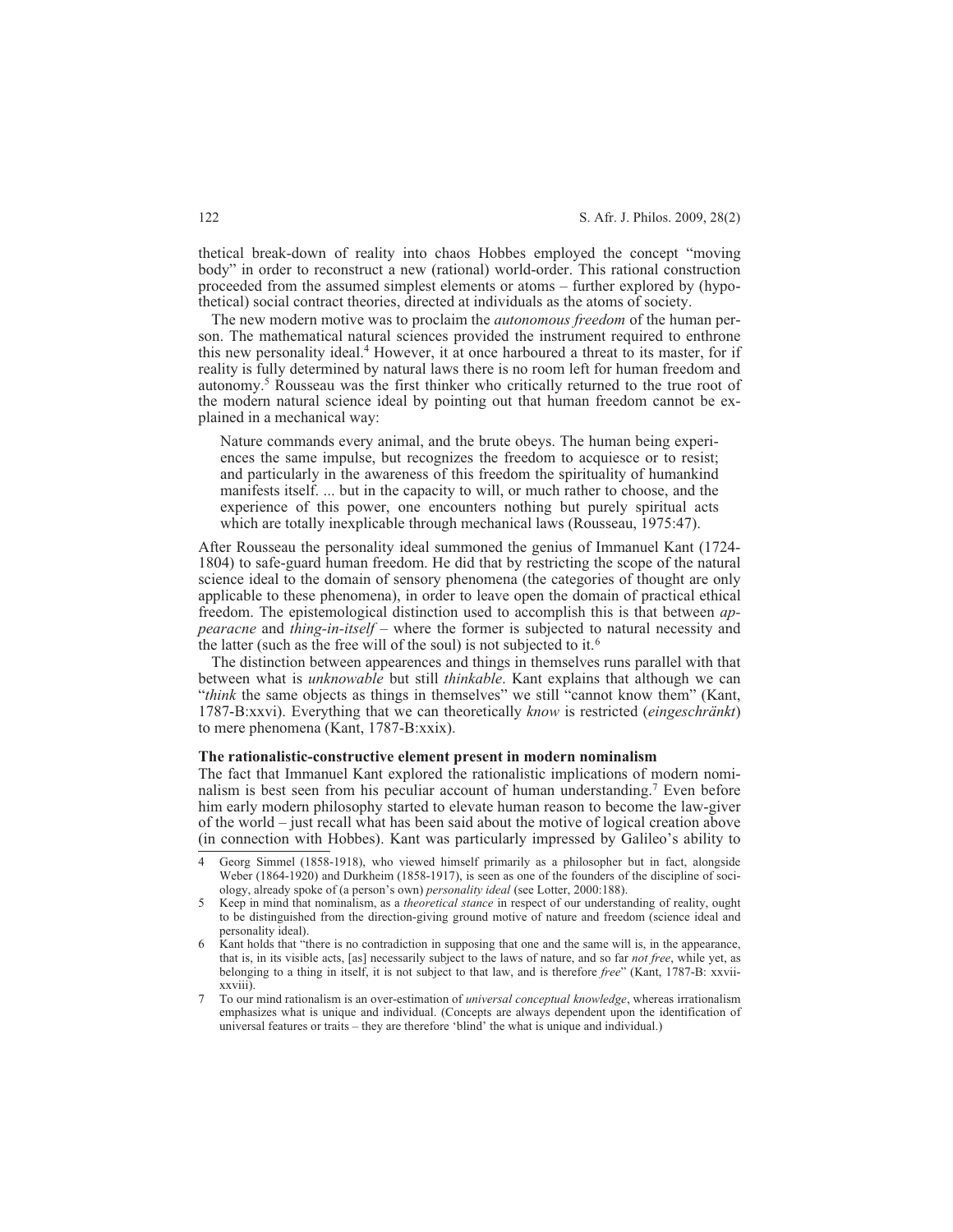derive the law of inertia from a thought-experiment – concerning a body in motion that will continue its motion endlessly if the path is extended into infinity. He drew the radical conclusion: if, from the spontaneous subjectivity of human thought, one can derive the law of inertia and apply it to the moving 'objects' in nature, then the laws of nature must be present in human thought *a priori* (i.e. before all experience). Therefore Kant explicitly states: "Understanding creates its laws (a priori) not out of nature, but prescribes them to nature" (Kant, 1783, II:320; § 36). At this point, however, a serious problem emerged, namely how to connect individual subjectivity to universal validity:

There arises therefore here a difficulty, which we did not meet with in the field of sensibility, namely, how subjective conditions of thought can have objective validity, that is, become conditions of the possibility of the knowledge of objects (Kant, 1787:122).8

Since the idea of the autonomous construction of reality initially blossomed within an atomistic (or: individualistic) view we pause for a moment by highlighting the transition from a rationalistic atomism to an irrationalistic holism, for in the latter social entities are seen as the *collective* source of an autonomous construction of reality.

#### **From Enlightenment individualism to post-Kantian idealism**

The modern idea of human autonomy combines two elements: *autos* and *nomos* (the *subject* or *self* and the *law*). The transition from the  $18<sup>th</sup>$  century to the 19<sup>th</sup> century, mediated by early Romanticism, revealed this ambiguity in a striking way. The Enlightenment was both atomistic (individualistic) and rationalistic. Early Romanticism switched to an emphasis on the self (*autos*) entailing that law looses its universal scope and merely reflects the unique individuality of an autonomous person.9 Initially this *irrationalism* continued to be atomistic. It was only after the anarchistic consequences of the individualistic irrationalism was contemplated that post-Kantian freedom idealism (Schelling, Hegel and Fichte) attempted to bind all individuals by absorbing them within a larger, encompassing *societal whole*. This move from atomism to holism did not change the irrationalistic orientation, for according to this new irrationalistic holism each supra-individual "folk" community, with its own *national spirit* (*Volksgeist*), remains strictly its own law – in a typical irrationalist fashion.<sup>10</sup> According to the irrationalistic conception of Romanticism every people contains within itself its own model (original example). In his *Fragments on German Literature* Herder writes: "The peoples of Germany who did not corrupt their noble character through mixing with other peoples are unique, true and original nations which are their own original images" (Kluckhohn, 1934:21).<sup>11</sup>

<sup>8</sup> Clouser aptly captures the impasse of this subjectivist stance: "Unless there were already laws governing the mind that were not its creations, what would explain the uniformity of the ways the mind imposes laws on experience" (Clouser, 2005:368).

It advanced the idea that a genius like Napoleon cannot be judged by universal standards for his own unique individuality ought to be the sole yardstick (see Dooyeweerd, 2003:178 ff.).

<sup>10</sup> This orientation is reflected in an Afrikaans song in which it is claimed that each "volk" is its own law.

<sup>11</sup> This new emphasis accomplished the additional switch from atomism to holism – as it was anticipated by Rousseau in his view of the *general will*: "Every one of us places collectively his/her person and all his/her power under the final guidance of the general will (*volonté générale*), and we receive each member as an inseparable part of the whole" (Rousseau, 1975:244).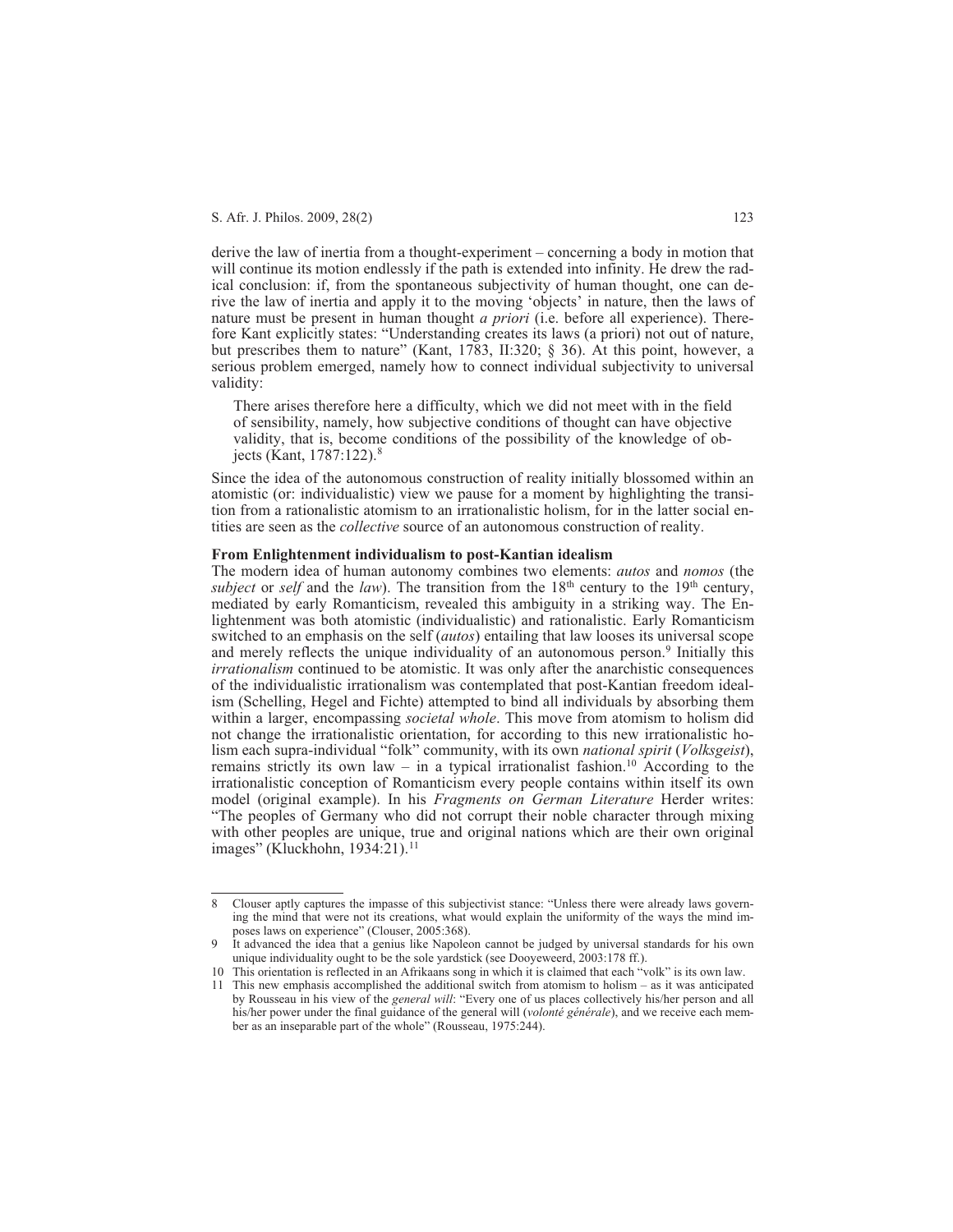The above-mentioned transition from an individualistic rationalism to a holistic irrationalism was accompanied by the rise of modern *historicism*. <sup>12</sup> Historicism considers reality to be inherently changeful and irrepeatable. Meinecke reacted against the spirit of the time (prevailing during the second half of the nineteenth century) – which was dominated by the view that the "universe was caught up in the firm connection of a mechanical causality" (see Hinrichs, 1965:x). In his work on the "reason/necessity of state" ('Staatsräson') his indebtedness to the dialectical ground motive of *nature* and *freedom* is explicit.<sup>13</sup>

## **The contribution of Edmund Husserl to the idea of construction**

The intellectual development of Husserl went through a development imitating the preceding history of Western philosophy.<sup>14</sup> At the same time, under the influence of Kant, Husserl contributed to the modern idea of the (social) construction of reality. In his work on the philosophy of arithmetic (1891) Husserl struggled with the nature of the infinite. He envisaged the ideal to develop a *finite* arithmetic and even contemplated a second Volume of his *Philosophy of Arithmetic*. However, the effect of his earlier move to Halle in 1886 is clearly seen in his Platonistic orientation embodied in his Work: *Logische Untersuchingen* (1900-1901 – two Volumes) [LU – Logical Investigations].

In LU he accepts a world-in-itself with "ideal objects" which is independent of human consciousness. Whereas he oftentimes uses the word "Idea" in *LU,* he later on preferably employs the terms Form (*Eidos*) and Essence (*Wesen*). In *LU* the universally valid *essences* are independent of the flowing psychical acts which, through an inner evidence, acquire a direct grip on them (*LU*, I:190). *Evidence* here constitutes for Husserl the experience of truth (*LU*, I:230). Truth in itself is the correlate of being in itself (*LU*, I:229). In general one can therefore say that the all-pervasive presupposition of LU is given in the acceptance of a world-in-itself with "ideal objects" which is independent of human consciousness. In his authoritative work on the development of Husserl we find that De Boer characterizes this position as *realistic* (De Boer, 1966:315)*.* Picker relates it directly to Husserl's mathematical studies (Picker, 1961: 289).

During the first decade of the  $20<sup>th</sup>$  century Husserl went through a crises causing him to study Kant in depth. The outcome of the crisis through which Husserl struggled during this period appeared in his first article in the newly established philosophical journal *Logos* (1910), under the title: *Philosophie als strenge Wissenschaft* (*Philosophy as an exact Science*). Although Husserl did not support the classical modern ideal of a *mathesis universalis* (i.e. a *mathematical science-ideal*), he did remark later on (at his 70th birthday anniversary) that he wanted to do for philosophy what Weierstrass achieved for mathematics.

<sup>12</sup> The name of Friedrich Meinecke is closely connected to an understanding of the rise of historicism, since he dedicated an encompassing work to this theme (see Meinecke, 1965).

<sup>13 &</sup>quot;Nature and spirit, law-conformative causality and creative spontaneity are these poles, which as such are sharply and apparently irreconcilably opposed. But historical life, situated between them, is always simultaneously determined by both, even though not with an equal force" (Meinecke, 1957:10).

<sup>14</sup> In 1887 Husserl started his academic career as "private lecturer" in Halle. He was professor in Göttingen from 1901 until 1916 and he taught from 1916 until 1928 in Freiburg (Breisgau), where he died on April 27 1938.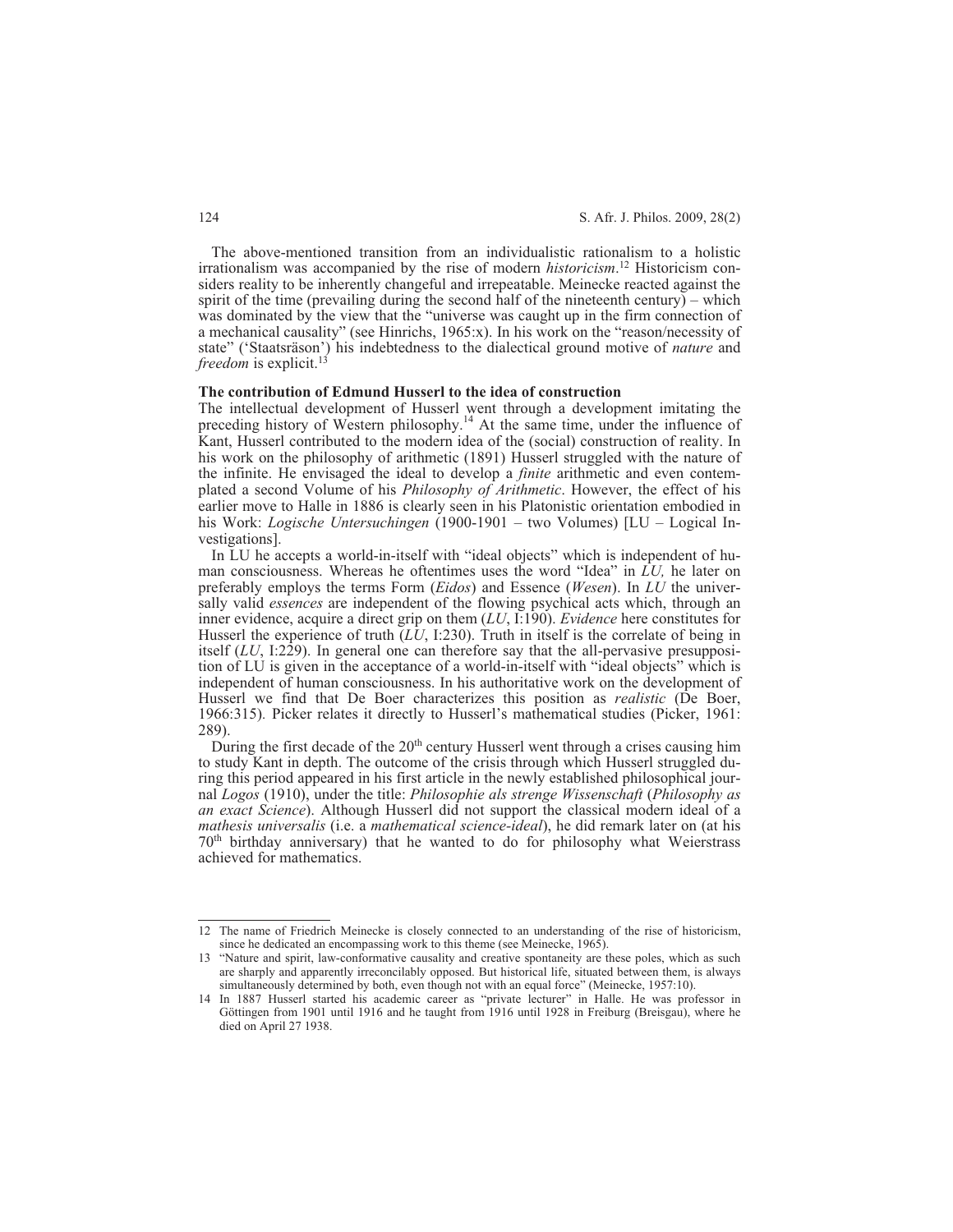The so-called *transcendental idealism* of Husserl introduced both an *eidetic reduction* and a *philosophical reduction*. <sup>15</sup> The natural attitude, that considers consciousness as a layer of reality, is bracketed through the transcendental reduction – which is a matter of our "complete freedom" (Husserl, 1913-I:65). The philosophical *epochè* is also constituted by the maxim that we withhold ourselves from all judgments regarding the contents of all given philosophies (Husserl, 1913-I:40-41).

When Husserl explains that in "the change of the epochè nothing is lost" (Husserl, 1954:179) he simply intends to say that the transcendental reduction does not eliminate the existing world but simply sets aside a specific *natural interpretation* of it. In opposition to  $LU$  – which still accepts the world in a platonistic sense as presupposition – the transcendental reduction reveals that *consciousness itself is the sole true ground of the world*: the reality of the entire world merely exists as the correlate of the *intentional consciousness*. In other words, matter does not serve as the foundation for consciousness because the reverse is the case: "Reality, both the reality of things taken separately and the reality of the universe essentially lack independence. It is not something absolute which in a secondary sense is connected to something else, for in an absolute sense it is precisely nothing, it does not have an *absolute essence*. It displays the nature of something that in principle *merely* (emphasis from Husserl!) exists intentionally, merely conscious, that is to say, it can only be represented and realized in possible appearances" (Husserl, 1913-I:118).

In all of this Husserl now closely approximates the *transcendental constituting (constructive) motive* of Kant (understanding as formal law-giver of nature). Husserl accounts for the *transcendental motive* in his thought as follows:

It is the motive of investigating the final source of all knowledge acquisition, the reflection of the knowing person upon itself and its knowing life … Worked out radically, it is the motive of a philosophy based purely in this source. Therefore it is a universal philosophy with an ultimate foundation.<sup>16</sup>

Although the term *transcendental* highlights an element of similarity with Kant, the difference flows from their respective views of what *idealism* means. As a "systematic unveiling of the constituting intentionality", philosophy as transcendental idealism does not leave open, in the Kantian sense of a limiting concept (*Grenzbegriff*), a world of "things-in-themselves" (Husserl, 1913-I:118-119).

The final justification of knowledge reveals that Husserl ultimately took refuge to an extreme epistemic *intuitionism*. The guiding norm for phenomenology is: "Accept nothing but that which we can master with insight as it is essentially presented within pure consciousness" (Husserl, 1913-I:142). The transcendental phenomenology of Husserl is therefore explicitly *intuitionistic*: what is directly given in our intuition is the final source of all knowledge and within those limits no theory can dethrone it (see Husserl, 1913-I:52)!

The crisis which Husserl discerns in respect of Europe and the disciplines is merely rooted in what he calls a *misguided rationalism* (an "verirrenden Rationalismus") (Husserl, 1954:337). In opposition to such a misguided rationalism Husserl posits the unlimited possibilities of the *intuitionistic, phenomenological reason*. However his

<sup>15</sup> This transcendental reduction is also designated as the phenomenological reduction (*epochè*) (see Husserl, 1954:153).

<sup>16</sup> Husserl, 1954:10; see Husserl, 1962:298 where he characterizes complete phenomenology as "universal philosophy."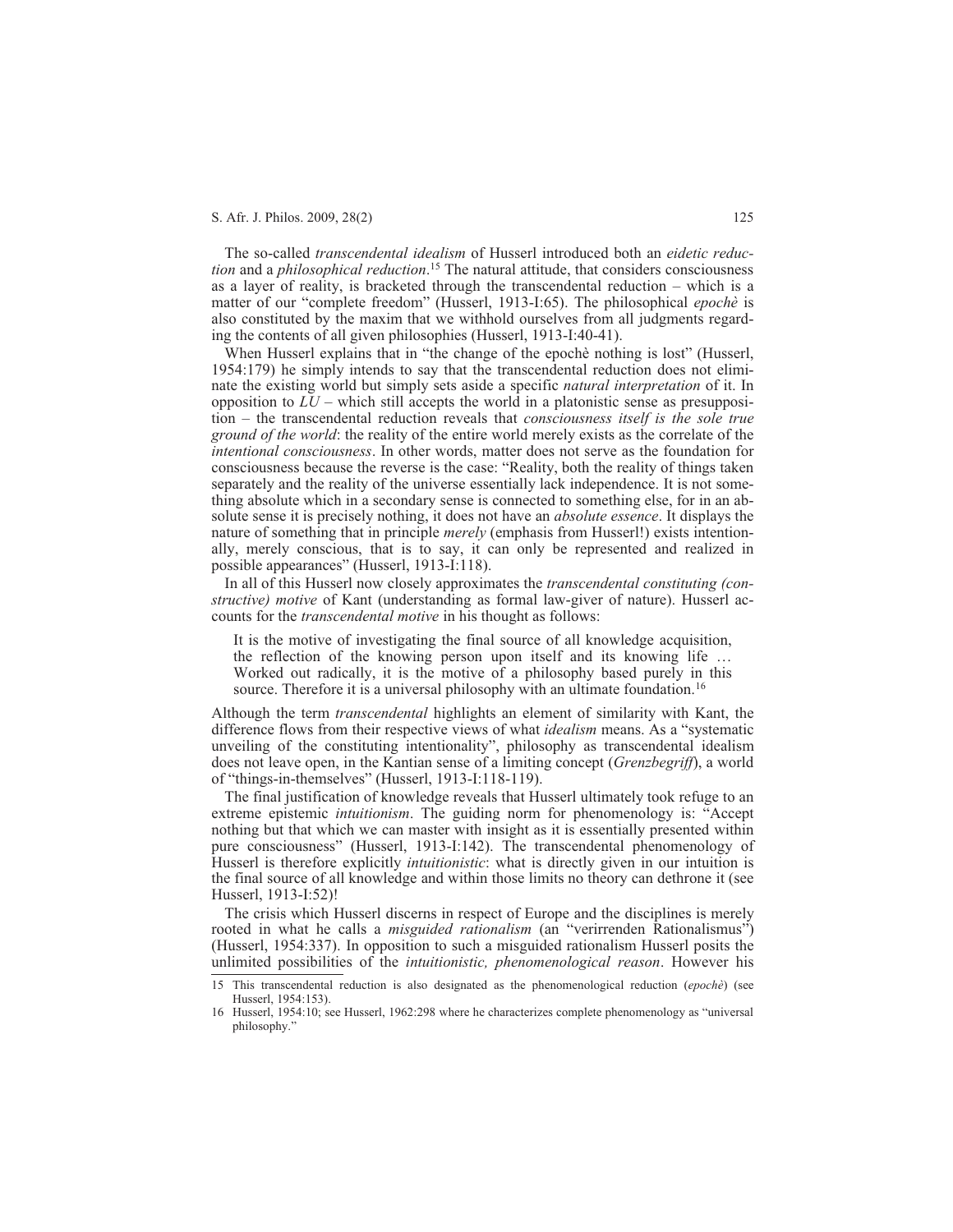trust in the latter is fundamentally threatened by the increasing influence of naturalism and objectivism as well as the irrationalism of Husserl's own student, Heidegger (*Sein und Zeit* / *Being and Time*). Husserl experiences it with a sense of hopelessness – as the crisis of Europe and the academic disciplines. He realized that his intuitionistic, phenomenological science ideal was overruled by an irrationalistic freedom ideal. He writes:

In order to comprehend what is wrong in the present crisis the concept Europe once again has to be viewed by means of the historical directedness towards the infinite aims of reason; it must be demonstrated how the European world was borne from reason-ideas, that is, out of the spirit of philosophy. The crisis will then clearly emerge as the apparent failure of rationalism. The basis of this failure of a rational culture, however, … is not inherent to rationalism, since it is only found in its externalization, in its decay into *naturalism* and *objectivism*. The crisis of European existence provides only two options: the decline of Europe in the alienation from its own rational existential meaning, the decay into an animosity towards the spiritual and a lapse into barbarism, *or* the rebirth of European existence through the spirit of philosophy, particularly through a heroism of reason that will consistently triumph over naturalism (Husserl, 1954:347-348).

Yet, he did not succeed in containing the growing crisis which he experienced. For that matter, his phenomenology – in the hands of Heidegger, Sartre and Merleau-Ponty – was turned into its opposite governed by an irrationalistic and existentialistic *freedom motive*, which derives its motivating power not from an intuitionistic *science-ideal* but from the ideal of an *autonomously free personality*. <sup>17</sup> This development ruined his dream of philosophy as an irrefutable, apodictically certain science:

Philosophy as science, a serious, exact, yes apodictic exact science – *der Traum ist ausgeträumt* (Krisis, 1954:508 – "the dream has been dreamt" / "the dream failed").

From the perspective of our theme it is clear that the idea of the *construction* of reality is equally at home within a rationalistic and within an irrationalistic context – because its ultimate theoretical basis is found in nominalism and we have argued that nominalism has a hybrid nature – being rationalistic and irrationalistic at once!

## **Applying underlying principles or obeying the law that we have prescribed to ourselves?<sup>18</sup>**

Notwithstanding the differences between Kant and Husserl they shared a belief in the *constructive powers* of human consciousness. The motive of *logical creation* (with its

<sup>17</sup> Jaspers articulates the dialectic between nature and freedom as follows: "Because freedom is only through and against nature, it must fail as freedom or being there. Freedom is only when nature is" ["Da Freiheit nur durch und gegen Natur ist, muß sie als Freiheit oder als Dasein scheitern. Freiheit ist nur, wenn Natur ist") (Jaspers, 1948:871).] Wittgenstein states in his Notebooks that that upon which we are dependent can be called God – and then he adds: "There are two god-heads: the world and my independent I" Es gibt zwei Gottheiten: die Welt und mein unabhängiges Ich" (Wittgenstein, 1979, 74,15). These two god-heads represent the two poles of the basic motive of *nature* and *freedom*.

<sup>18</sup> In his *Contrat Social* Rousseau articulates the modern autonomy ideal as follows: "freedom is obedience to a law which we prescribe to ourselves" (Rousseau, 1975:247). In view of his trans-individual idea of the *general will* we discern already in his thought a supra-individual conception of social construction (autonomy).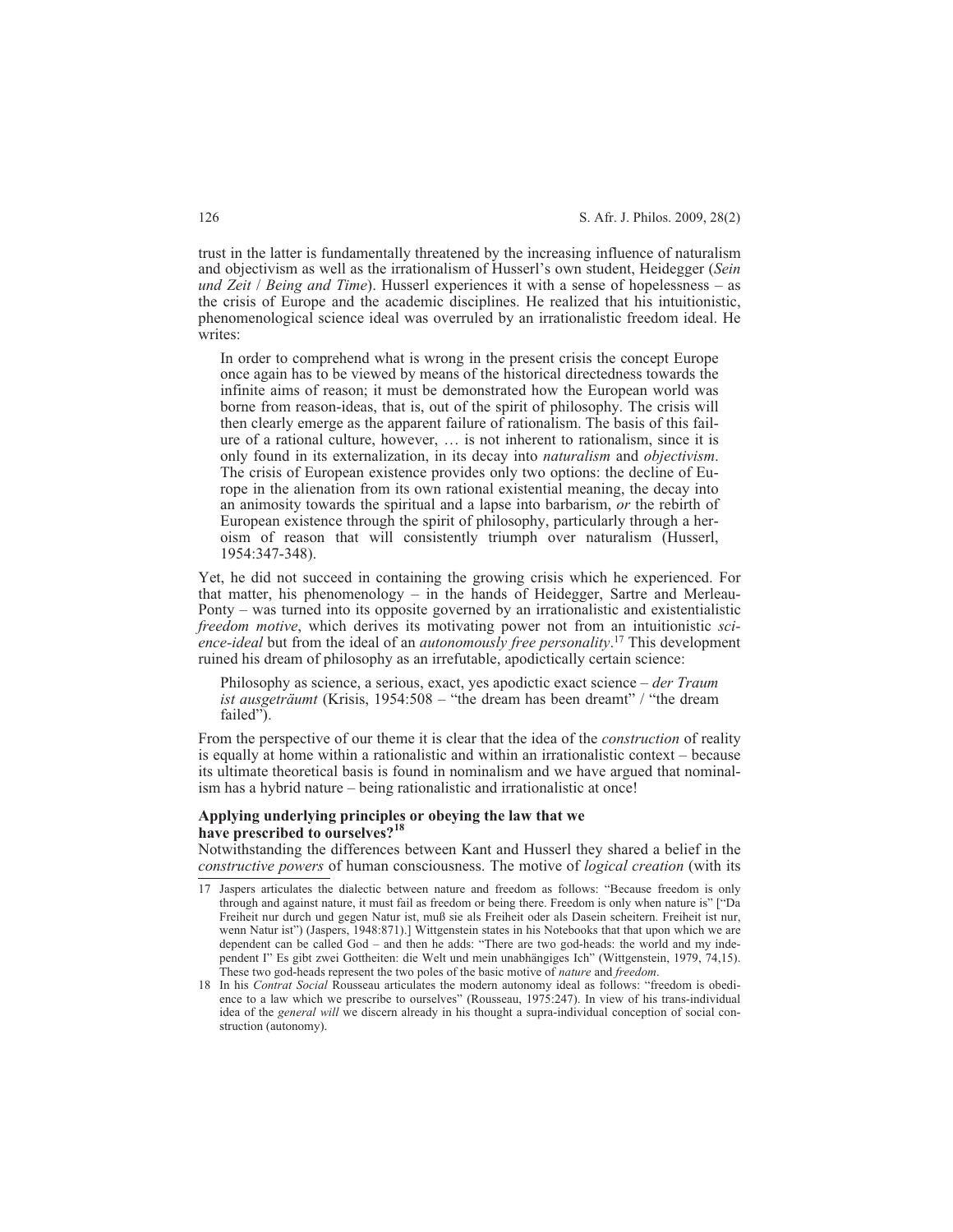jump from the individual to universal-validity) paved the way for the subsequent idea of the *social construction of reality*. Within modern sociology, the irrationalistic side of nominalism is mainly continued within the sociology of knowledge.19 Clearly, both the *rationalistic* and *irrationalistic* sides of nominalism contributed to this idea of the "social construction of reality."

We have seen that the atomistic rationalism of the Enlightenment developed into the irrationalistic holism of post-Kantian freedom idealism. This switch already embodied the shift from *individual autonomy* to *collective autonomy*. Although the constructive element in the thought of Husserl is closely connected to the former (individual autonomy), the influence of Husserl's thought upon Heinrich Schutz, Peter Berger and Thomas Luckmann embodies the latter. These thinkers explored the idea of the *social construction* of reality – a supra-individual endeavour.<sup>20</sup>

Just consider the title of the significant work of Luckmann and Berger in this regard: *The social construction of reality*; *a treatise in the sociology of knowledge* (Luckmann & Berger, 1967). The seminal ideas providing the starting-point for this development are found in the work of a student of Husserl, Heinrich Schutz. See in particular his book: *Der sinnhafte Aufbau der sozialen Welt* (*The meaningful construction of the social world* – Schutz, 1974).21

The distinction between the individual social subject (the function of an individual person within the social aspect of reality) 22and a collective social subject (social collectivities according to their function within the social aspect) <sup>23</sup>is related to another distinction that is closely related to this one. What I have in mind is the distinction between modal (aspectual) principles and typical principles (*modal laws* and *type laws*). However, before we can explain this distinction we first have to investigate the difference between a view in which underlying principles is accepted and a view in which human society is considered to be the product of human construction.

The latter position presents social reality as being *constructed* or *constituted* through the *acts of meaning-giving social subjects*. However, in all such theoretical designs the problem already clearly formulated by Kant constantly surfaces: are there universal principles underlying the "construction" of the (social) world or do we have to make the jump from individual or collective subjectivity to the universality of societal principles? It is particularly the irrationalistic side of nominalism that elevates subjectivity to the level of autonomous normativity.

Most modern sociological trends in some or other way are related to this irrationalistic side of nominalism. In this legacy the biblical creation motive that acquired

<sup>19</sup> Of course the ultimate consequences of historicism in this regard are found in the thought of Mannheim's sociology of knowledge and the extreme position taken by the more recent Edinburgh school – Bloor and others.

<sup>20</sup> In passing we have to note that e*xistential phenomenology* transformed Husserl's rationalism into an *irrationalistic* perspective.

<sup>21</sup> Consequently, the contemporary "postmodern" idea that we create the world we live in (either through thought or through language) merely continues core elements of (*early*) *modern* philosophy!

<sup>22</sup> Human beings cannot be fully characterized merely in terms of one aspect of reality. Such an idea is found in claims that the human being is a *rational-moral* being, a *social* being, an economic being (*homo economicus*), a symbolic being (*homo symbolicus*), and so on. Human beings function in all these aspects without being fully absorbed by any one of them. Moreover, every individual human being can assume a multiplicity of social roles within a differentiated society without ever being exhausted by any one of these social roles.

<sup>23</sup> Such a social subject has a *social subject function* within the social aspect (such as the social aspect of a state, a business enterprise, a social club, schools, universities, families and church denominations).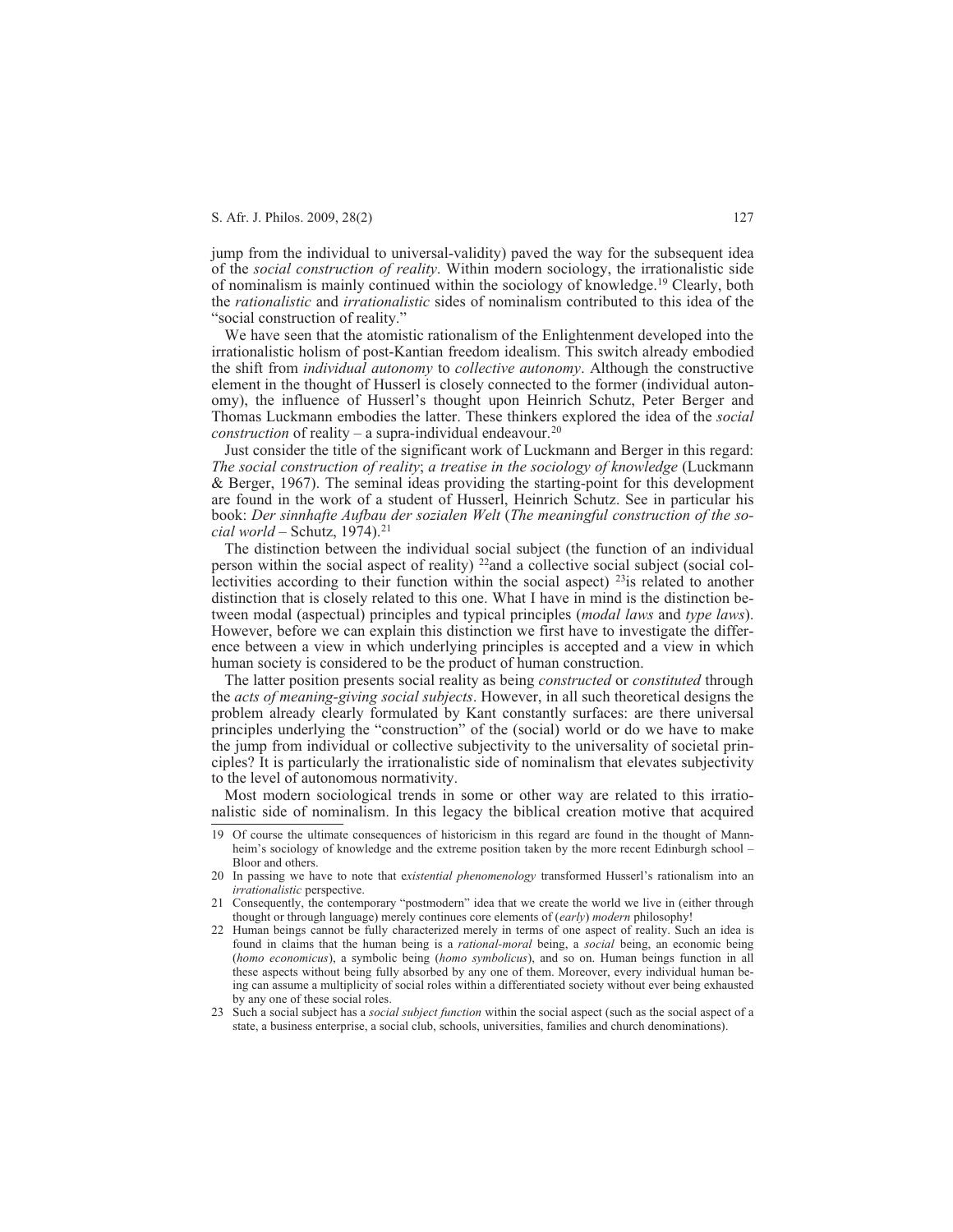within the reformational tradition an appreciation, regarding the foundational Godgiven *order for* (*law for*) created reality, is consistently disregarded. Even when certain regularities (irregularities) are acknowledged, they are connected with the 'creative power' of human thought or with the social power to construct a meaningful reality.

By contrast a Christian idea of God's law (creational order) proceeds from a view on the correlation between (modal and typical) principles and individuals and social collectivities subject to these principles. However, principles are not valid *per se* for they depend on the shaping and form-giving activities of human subjects through which they are *applied, positivized*. The modern idea of *autonomy* as well as the idea of the *social construction of the world* ultimately reify the human freedom to *positivize*, while at the same time denying the existence of universal and constant principles underlying every human act of shaping and form-giving (positivization).

In spite of the fact that Giddens injects, with "structuration in its radical sense," a "profoundly non-positive, or, if one prefers, 'transcendental' dimension," into social theory, he still continues key elements of nominalism in his thought, for example when he says that there can no longer be a theory of the 'state', but only a theory of 'states' (Giddens, 1982:224). He wrestled with these issues in his own way when he introduced his theory of *structuration* in order to emphasize the *actuality* of temporal societal processes through which societal structures are produced and reproduced. According to him a "double hermeneutic" is implied in all forms of sociological theorizing because the scholar is participant and analyst at once (see Calhoun *et.al*., 2002:222). The acknowledgement of the "subject-dependency" of societal structures<sup>24</sup> explains why Giddens prefers to speak of 'structuration' in stead of merely speaking of 'structure'.

The idea of ontic normativity, i.e., the acknowledgement of underlying principles that are not the *result* or *product* of human action but its very *condition*, entails the above-mentioned distinction between a *principle* and its *application* (giving it a positive form, positivizing it). Also Habermas explicitly uses this term, for example where he speaks about "the positivization of law" (Habermas, 1996:71).<sup>25</sup> Within all the normative aspects of reality, such as the logical-analytical (logic), the cultural-historical, the sign mode, the economic function, and so on, we find guiding principles. In addition we have to acknowledge the typical structural principles for the various kinds of societal entities. A more detailed analysis of these typical principles of societal entities, such as the state, marriage, the nuclear family, organized faith communities and coordinational relation) is found in Dooyeweerd 1997 (III:157-693).

Although this distinction between a principle and its application is well-known it is very important. Consider the social principle of *showing respect*. This principle is *universal* in the sense that there is no single human society in which one does not encounter some or other form of *showing respect*. At the same time it is also *constant*. <sup>26</sup> But principles are not valid *per se* (in force), for they need the intervention of human be-

<sup>24</sup> This idea implicitly refers to what below will be highlighted as the mediating role of human activity in giving shape to principles, in positivizing them.

<sup>25</sup> Compare Habermas, 1998:101 where he discusses "die Positivierung des Rechts" ["the positivization of law"].

<sup>26</sup> Hart gives a lucid explanation: "In certain cultures men may express respect by taking off their hat to each other. Let's say that after some time people no longer actually raised the hat all the way, but just lifted it slightly. Still later we see people just touching the hat. In the end all that remains is raising the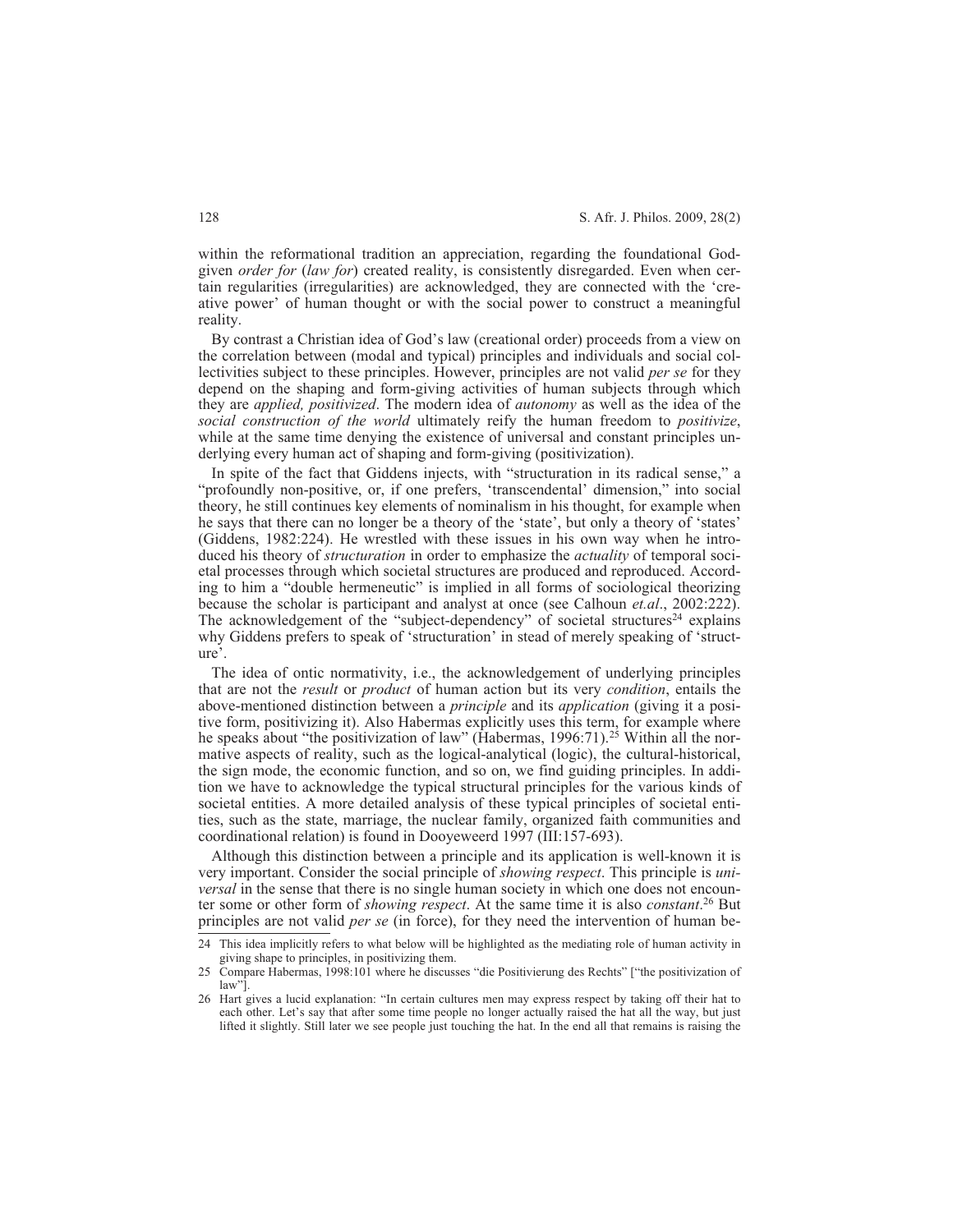ings *to make them valid*, to *enforce* them (see also Derrida, 2002:233 ff.). Therefore, one may describe a principle as a

*universal, constant, starting-point for human action that can only be made valid (en-forced) by a competent organ with an accountable (free) will*, *capable of giving a positive shape to such a starting-point in varying historical circumstances, in the light of an appropriate interpretation of the relevant circumstances and resulting in a norm-conformative or antinormative positivization of the underlying principle*.

The reification of the human freedom to *positivize* at the cost of acknowledging the existence of universal and constant principles underlying every human act of shaping and form-giving (positivization) hinges on the ambivalent nature of modern nominalism. Outside the human mind it rejects all universality – universality is only immanent to the human consciousness, either as universal concepts or as universal words. What is found outside the human mind are things and events in their unique contingency and individuality.

In all of this we merely discern the ultimate consequences of the way in which early modern nominalism uprooted the Christian view on God's Law-Word as an *order for* creatures subject to it, as well as the *orderliness of* creatures, i.e. the way in which they show through their law-conformity that they conform to the universal law for their existence. The conditions for (law for) whatever is subjected to them do not coincide with these subjects. The latter, in their lawfulness, in a universal way, show that they conform to these conditions.<sup>27</sup>

Within the domain of typically human endeavours the issue at stake is the status of those universal and constant starting-points for human action, principles, that in the first place make possible all human acts of shaping, form-giving and construction. Traditional conceptions of natural law believed that, founded in human reason, there exists a system of law that has an a priori validity for all times and places. By the beginning of the 19th cenury the historical school of law, founded by Von Savingy, radically rejected this idea of (an a-historical) system of universally valid law by claiming that all law emerged as the product of *historical* development (see Von Savigny, 1948).

Alternatively a Christian perspective does acknowledge universal constant principles, but points out that these principles can only be made valid (enforced) through human intervention, i.e., through typical human (free and accountable) acts of positivization. This entails that one does not have to concede that the "social world" is solely the product of (colective) *human construction*. Whatever human beings *construct* is always a response to given (modal and typical) principles. The theme of "social construction" actually elevates the human ability to give positive form to underlying principles to the level of being the constructing origin of social reality. Ultimately reifying the human freedom to positivize on the one hand collapses the distinction between conditions and being conditioned and on the other it does not provide a basis for

hand. We can distinguish between a principle (i.e. expressing respect) and actual patterns of behaviour (i.e. various actions with the arm relating to headgear). ... In spite of all that varies, something 'in principle' remains invariant through all this historical development" (Hart, 1984:59). Three pages further he explicitly rejects the extremes of *conservatism* and *chaos*: "Either only lifting one's hat all the way counts as greeting, or anything I choose is greeting. The recognition of 'greeting in principle' makes it possible to avoid both conservatism and chaos."

<sup>27</sup> The conditions for *being green* are not green themselves.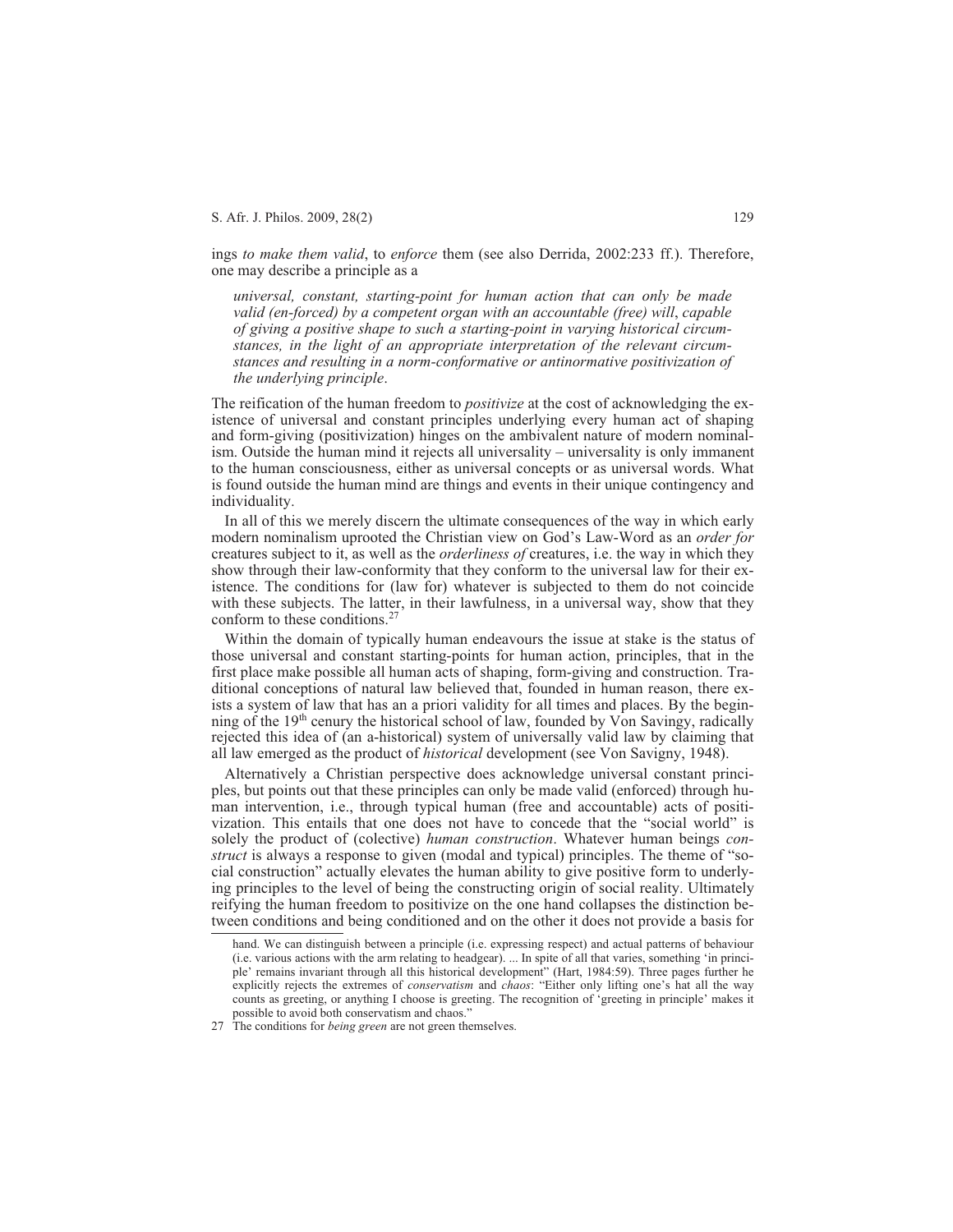supra-individual standards of behaviour.<sup>28</sup>

# **Literature**

- Bodin, J. 1981. Sechs Bücher über den Staat, Buch I-III. Übersetzt und mit Anmerkungen versehen von Bernd Wimmer, Eingeleitet und herausgegeben von P.C. Meyer-Tasch. München: Verlag C.H. Beck.
- Calhoun, C., Gerteis, J., Moody, J., Pfaff, S., and Virk, I. (Eds). 2002. *Contemporary Sociological Theory*. Oxford: Blackwell Publishing.
- Clouser, R.A. 2005. *The Myth of Religious Neutrality*: *An Essay on the Hidden Role of Religious Belief in Theories*. Notre Dame: University of Notre Dame Press (new revised edition, first edition 1991).
- De Boer, Th. 1966. *De Ontwikkelingsgang in het Denken van Husserl*, Assen: Van Gorcum (this work has been translated into English by Theo Plantinga).
- Derrida, J. 2002. Force of Law, The "Mystical Foundation of Authority". In: *Acts of Religion*. Edited and with an Introduction by Gil Anidjar, New York: Routledge.
- Diels, H. and Kranz, W. 1959-60. *Die Fragmente der Vorsokratiker*. Vols. I-III. Berlin: Weidmannsche Verlagsbuchhandlung (references to B Fragments).
- Dooyeweerd, H. 1997. *A New Critique of Theoretical Thought*, Collected Works of Herman Dooyeweerd, A-Series Vols. I-IV, General Editor D.F.M. Strauss. Lewiston: Edwin Mellen.
- Dooyeweerd, H. 2003. *Roots of Western Culture*, *Pagan*, *Secular and Christian Options*, B Series, Volume 3, General Editor D.F.M. Strauss, Lewiston: Edwin Mellen.
- Giddens, A. 1982. *Profiles and Critiques in Social Theory*. California: University of California Press.
- Habermas, J. 1996. *Between facts and norms*: *contributions to a discourse theory of law and democracy*, translated by William Rehg; 2<sup>nd</sup> print. Cambridge: Massachusettes: MIT Press.
- Habermas, J. 1998. *Faktizität und Geltung*. *Beiträge zur Diskurstheorie des Rechts und des demokratischen Rechtsstaats*. Frankfurt am Main: Suhrkamp edition (first edition 1992).
- Hart, H. 1984. *Understanding our World*. Lanham: University Press of America.
- Hinrichs, C. 1957. Einleitung. In: Meinecke 1957.
- Husserl, E. 1891. Philosophie der Arithmetik (expansion of his *Habilitationsschrift*).
- Husserl, E. 1900-1901. *Logische Untersuchungen* (2 Vols. 1900-1901).
- Husserl, E. 1913. *Ideen zu einer reinen Phänomenologie und phänomenologische Philosophie*, *Husserliana*, Band III, 1950. The Hague: Martinus Nijhoff.

<sup>28</sup> Am I merely "norming" my own (strictly individual) activities? If individuals produce their own unique norms will they ever be able to agree or to reach consensus? Are we not, by contrast, all bound by supra-individual and non-arbitrary standards for human behaviour in the first place (of course we may differ in our understanding of such principles? Yet, as soon as this is conceded, the initial idea of autonomy is seriously threatened, for now we have implicitly accepted given norms to which human beings are subjected in their endeavours.